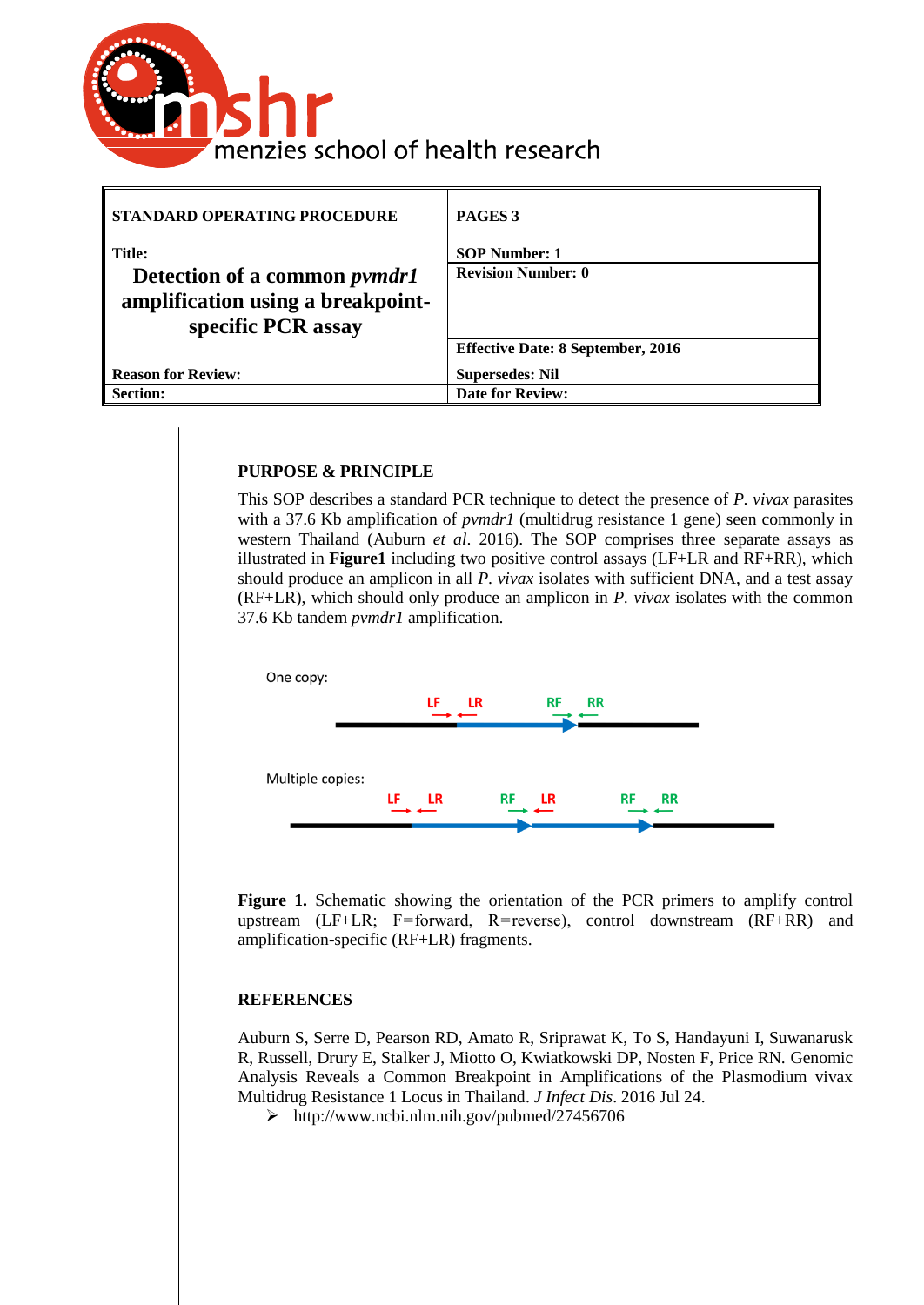

| STANDARD OPERATING PROCEDURE                                                                   | PAGES <sub>3</sub>                       |
|------------------------------------------------------------------------------------------------|------------------------------------------|
| <b>Title:</b>                                                                                  | <b>SOP Number: 1</b>                     |
| Detection of a common <i>pymdr1</i><br>amplification using a breakpoint-<br>specific PCR assay | <b>Revision Number: 0</b>                |
|                                                                                                | <b>Effective Date: 8 September, 2016</b> |
| <b>Reason for Review:</b>                                                                      | <b>Supersedes: Nil</b>                   |
| <b>Section:</b>                                                                                | <b>Date for Review:</b>                  |

### **PRIMER SEQUENCES**

| MDR1LF | 5'-ACTGCGAAAGTCGCCTATTT-3' |
|--------|----------------------------|
| MDR1LR | 5'-TCATCGTGTGGCACATTTTT-3' |
| MDR1RF | 5'-GGTGAAAAGGTCGAAGCAAA-3' |
| MDR1RR | 5'-GGGACACGTTCCTCAGAAGT-3' |
|        |                            |

*P. vivax* reference strain: Salvador-1 (http://plasmodb.org/common/downloads/release-10.0/PvivaxSal1/fasta/data/PlasmoDB-10.0\_PvivaxSal1\_Genome.fasta)

### **REACTION MASTER MIX**

- $\triangleright$  The same master mix and thermocycling conditions are used for all three assays.
- $\triangleright$  It is advisable to run the assays with positive and negative control samples.
- $\triangleright$  It is advisable to run samples with low parasite density in duplicate.

| <b>Reagent</b>                  | Volume per reaction $(\mu L)$ |
|---------------------------------|-------------------------------|
| <b>DNA</b> Template             | 1                             |
| 10x buffer [Qiagen:15 mM MgCl2] | 2                             |
| dNTPs (2 mM)                    | $\overline{c}$                |
| F primer $(10 \mu M)$           | 0.5                           |
| R primer $(10 \mu M)$           | 0.5                           |
| $MgCl2(25$ mM)                  | 0.4                           |
| 5U Taq                          | 0.3                           |
| PCR-grade water                 | 13.3                          |
| Total                           | 20                            |

## **THERMOCYCLING**

95°C, 3 min 35 cycles: 95°C, 30 sec 58°C, 40 sec 72°C, 30 sec 72°C, 5 min